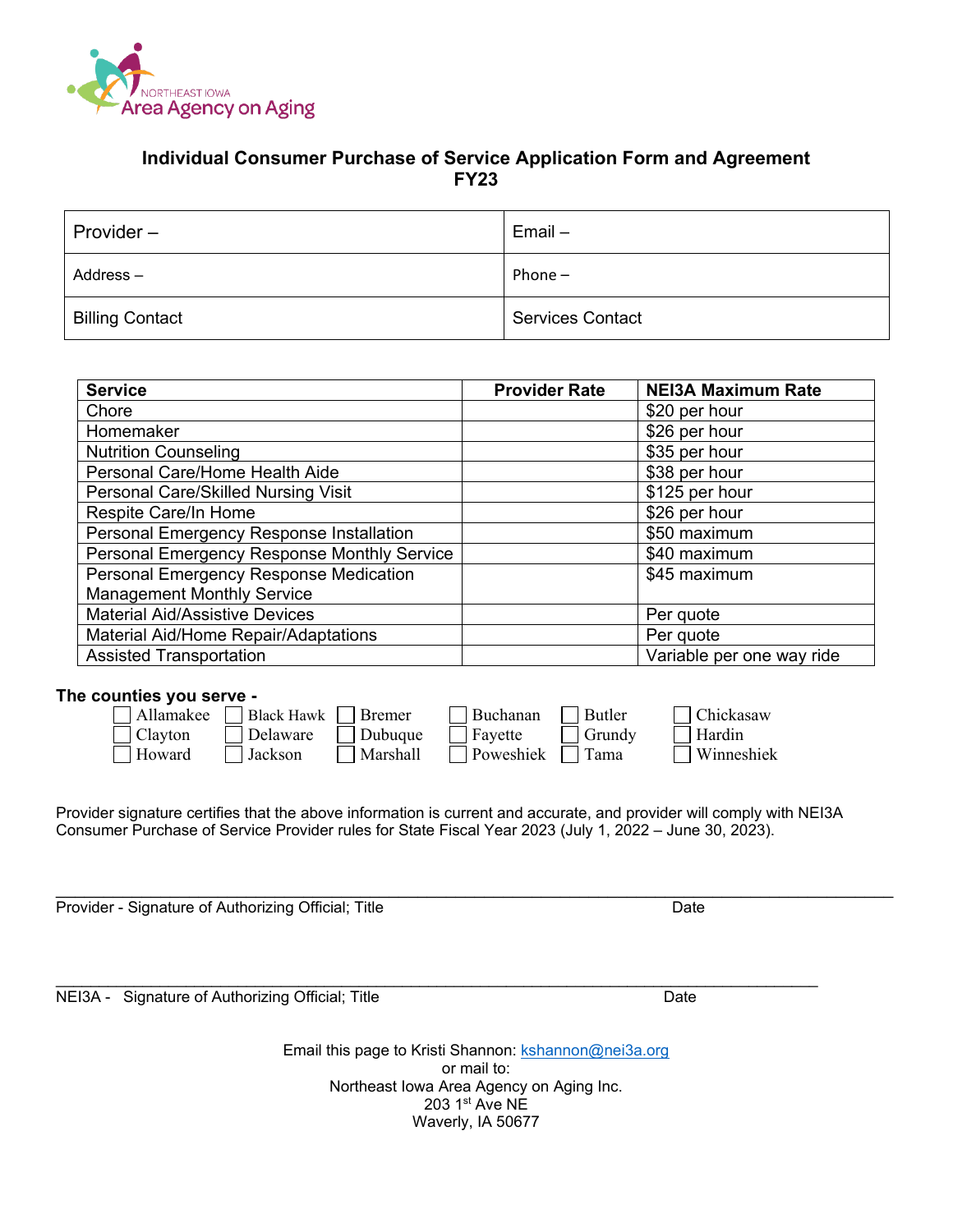# **NORTHEAST IOWA AREA AGENCY ON AGING INC. Person Centered Funding Program Provider Rules**

## **FY23 – July 1, 2022 to June 30, 2023**

Northeast Iowa Area Agency on Aging Inc. (NEI3A) Person Centered Funding Program aims to provide services and choices for elders receiving long term care in the community. Consumer needs are objectively identified through a screening and/or comprehensive assessment process and community services are authorized accordingly by NEI3A funding program personnel. Services are monitored and adjusted as necessary based upon consumer choice and funding availability.

The NEI3A Funding Program directly purchases needed services for consumers from a pool of competing providers with the choice of provider made by consumers. The NEI3A funding pool is established through formal agreements with existing community service providers but allows for new providers to be recommended by the consumer on an ongoing basis.

Services available under a monthly purchase plan include:

- Chore Service
- Homemaker Services
- Nutrition Counseling
- Personal Care/Home Health Aide
- Personal Care/Skilled Nursing
- Respite Care/In Home
- Personal Emergency Response Installation
- Personal Emergency Response Monthly Service
- Personal Emergency Response Medication Management
- Material Aid/Assistive Devices
- Material Aid/Home Repair/Adaptations
- Assisted Transportation

## **I. FUNDING SOURCE/REIMBURSEMENT STRUCTURE**

NEI3A utilizes federal and state funds to purchase services otherwise unavailable to consumers through existing payments and/or service structures. These funds are targeted to fill gaps in services and to be a funding of last resort. NEI3A will send a voluntary contribution statement to the consumer. Funding is based upon a service plan and provides for consumer choice of service provider.

NEI3A uses a unit cost reimbursement structure to purchase services from service providers. The FY23 NEI3A person centered funding application and agreement form establishes a fixed unit cost reimbursement rate for each unit of service delivered. Monthly reimbursement received by a provider from NEI3A is based on the number of units of service authorized and provided during the month as submitted based upon the service agreement provided by NEI3A to the provider at time-of-service authorization.

## **II. TARGET POPULATION**

NEI3A will determine consumers' eligibility for services and the appropriate funding source.

**NEI3A Funding** *–* NEI3A is an Affirmative Action / Equal Employment Opportunity employer. Selected providers will have to show through the organization's personnel policies that they comply with applicable state and federal laws that prohibit discrimination in employment on the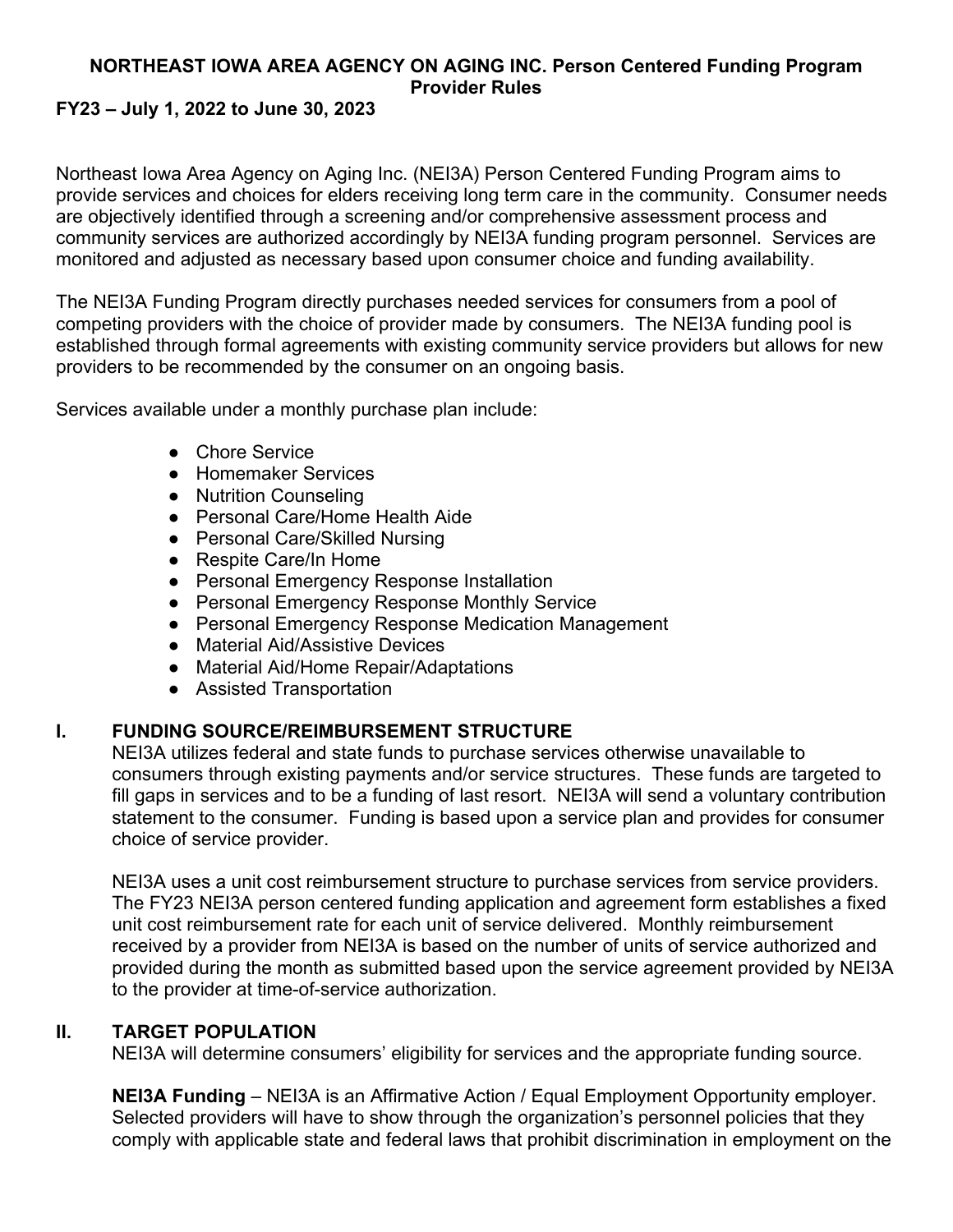basis of race, color, creed, religion, national origin, sex, sexual orientation, gender identity, mental or physical disability, age, or marital status. Additionally, NEI3A, as a human service provider, provides services to individuals regardless of race, color, creed, religion, national origin, sex, sexual orientation, and gender identity, mental or physical disability. Purchases are for services only in cases which are not Medicare, Medicaid, Medicaid Waivers, or thirdparty payment reimbursable.

NEI3A will purchase services on behalf of NEI3A funded consumers, age 60 and over, determined to be in need of such service intervention. The intended population is persons whose financial resources are insufficient to meet expenses and the cost of care. It is the responsibility of the NEI3A Funding Program personnel to determine appropriate service intervention.

A maximum of \$500 per person per month may be allocated through the NEI3A Funding system for monthly services if deemed appropriate. A maximum of \$1000.00 will be allocated through the NEI3A Funding system for home repair/environmental adaptation if deemed appropriate. Exceptions to policy may be made in extreme emergency cases as determined by the NEI3A Funding Program personnel and approved by the CEO.

## **III. PROVIDER ELIGIBILITY STANDARDS**

**A. Eligible Organizations** - Public, private non-profit or profit-making service organizations and political subdivisions of the state who offer services which meet the NEI3A Funding Service Definition Taxonomy and serve the Iowa counties of Allamakee, Black Hawk, Bremer, Buchanan, Butler, Chickasaw, Clayton, Delaware, Dubuque, Fayette, Grundy, Hardin, Howard, Jackson, Marshall, Poweshiek, Tama, and/or Winneshiek are eligible to apply. Proof of eligibility must be provided to NEI3A upon request.

#### **B. Indemnification:**

The Work performed by the Provider shall be at the risk of the Provider exclusively. To the fullest extent permitted by law, Provider shall indemnify, defend (at Provider's sole expense) and hold harmless Northeast Iowa Area Agency on Aging Inc. , affiliated companies and their partners, joint ventures, representatives, members, designees, officers, directors, shareholders, employees, agents, successors, and assigns ("Indemnified Parties"), from and against any and all claims for bodily injury, death or damage to property, demands, damages, actions, causes of action, suits, losses, judgments, obligations and any liability costs and expenses (including but not limited to investigation and repair costs, attorneys' fees and costs and consultants' fee and costs) ("Claims") which arise or are in any way connected with Work performed, Materials furnished, or Services provided under this Agreement by Provider or its agents. These indemnity and defense obligations shall apply to any acts or omissions, neglect or willful misconduct of Provider, its employees or agents whether active or passive. Said indemnity and defense obligations shall further apply, whether or not said claims arise out of the concurrent act, omission, or negligence of the Indemnified Parties, whether active or passive. Provider shall not be obligated to indemnify or defend Northeast Iowa Area Agency on Aging Inc., for claims found to be due to the sole negligence or willful misconduct of Indemnified Parties.

Provider's indemnification and defense obligations hereunder shall extend to Claims occurring after this Agreement is terminated as well as while it is in force and shall continue until it is finally adjudicated that any and all actions against the Indemnified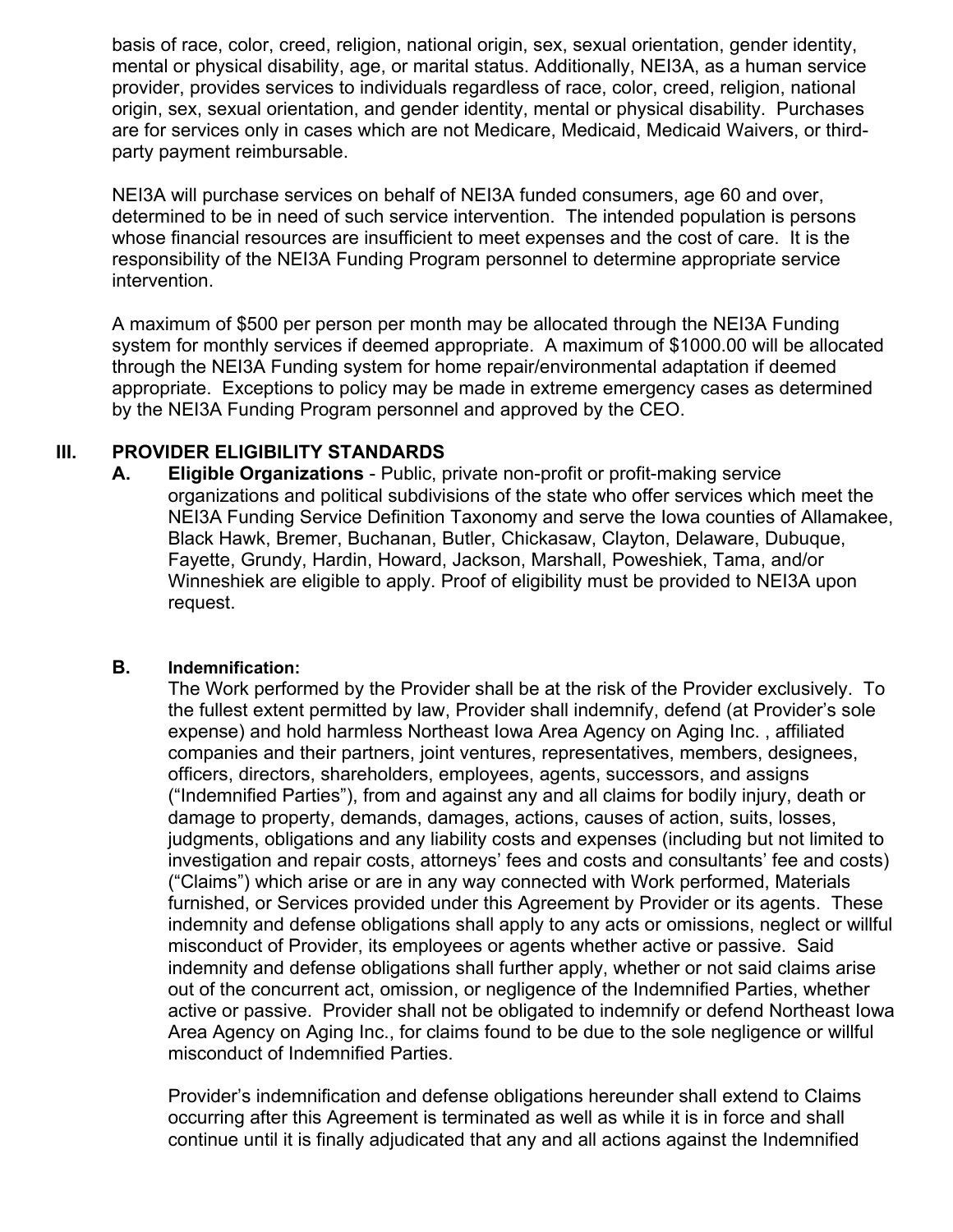Parties for such matters which are indemnified hereunder are fully and finally barred by applicable Laws.

.

**Insurance:** Service providers shall have sufficient insurance to indemnify loss of federal, state, and local resources due to casualty or fraud, and to cover the fair market value of the asset at the time of loss. Insurances required for each program are: workers compensation; unemployment; property and theft coverage; fidelity bonding (for persons handling cash); facility insurance (for facilities purchased with federal and/or state funds); and no-fault vehicle insurance (for agency owned vehicles). Proof of insurance must be provided to NEI3A upon request.

Upon execution of this Agreement, and prior to the Provider's commencing any work or services with regard to the Project, the Provider shall carry commercial general liability as well as professional liability insurance and the Provider shall supply Northeast Iowa Area Agency on Aging Inc., a Certificate of Insurance and Additional Insured Endorsement, naming Northeast Iowa Area Agency on Aging Inc., as Additional Insureds hereunder. Additional insured coverage shall apply as primary insurance with respect to any other insurance afforded to Northeast Iowa Area Agency on Aging Inc. The coverage available Northeast Iowa Area Agency on Aging Inc., as Additional Insured shall not be less than \$1 million dollars Each Occurrence, \$2 million General Aggregate, \$2 million Products/Completed Operations Aggregate and \$1 million Personal and Advertising Injury limits. Such insurance shall cover liability arising from premises, operations, independent contractors, products-completed operations, personal and advertising injury, and liability assumed under an insured contract (including the tort liability of another assumed in a business contract). All coverage shall be placed with an insurance company duly admitted in the State of Iowa and shall be reasonably acceptable to Northeast Iowa Area Agency on Aging Inc., All Provider insurance carriers must maintain an AM Best rating of "A-" or better. Coverage shall be afforded to the Additional Insureds whether or not a claim is in litigation

- **C. Confidentiality** Service providers shall have procedures to protect and assure the confidentiality of information about the older persons they serve. No information will be disclosed without the prior informed consent of an individual and/or his/her legal representative. Disclosures may be allowed by court order or for program monitoring by authorized federal, state or local agencies (which are also bound to protect the confidentiality of consumer information) so long as acting in conformity with the Privacy Act of 1974. All consumer information shall be maintained in controlled access files. Documents detailing policies and procedures regarding confidentiality must be provided to NEI3A upon request.
- **D.** Audit Standards The provider agrees to maintain records to easily identify the utilization of Area Agency on Aging funds and make those records available for audit and assessment for three years beyond the end of the award period. Documents detailing policies and procedures regarding audit standards must be provided to NEI3A upon request.
- **E. Agency Standards**  No NEI3A Funds will be contracted to a provider that has been prohibited from participating in the Medicare, Medicaid, or medical assistance programs. Providers shall not be debarred, suspended or otherwise excluded from or ineligible for participation in Federal programs or activities. NEI3A will perform a debarment evaluation of all providers prior to execution of the Person Centered Funding Agreement.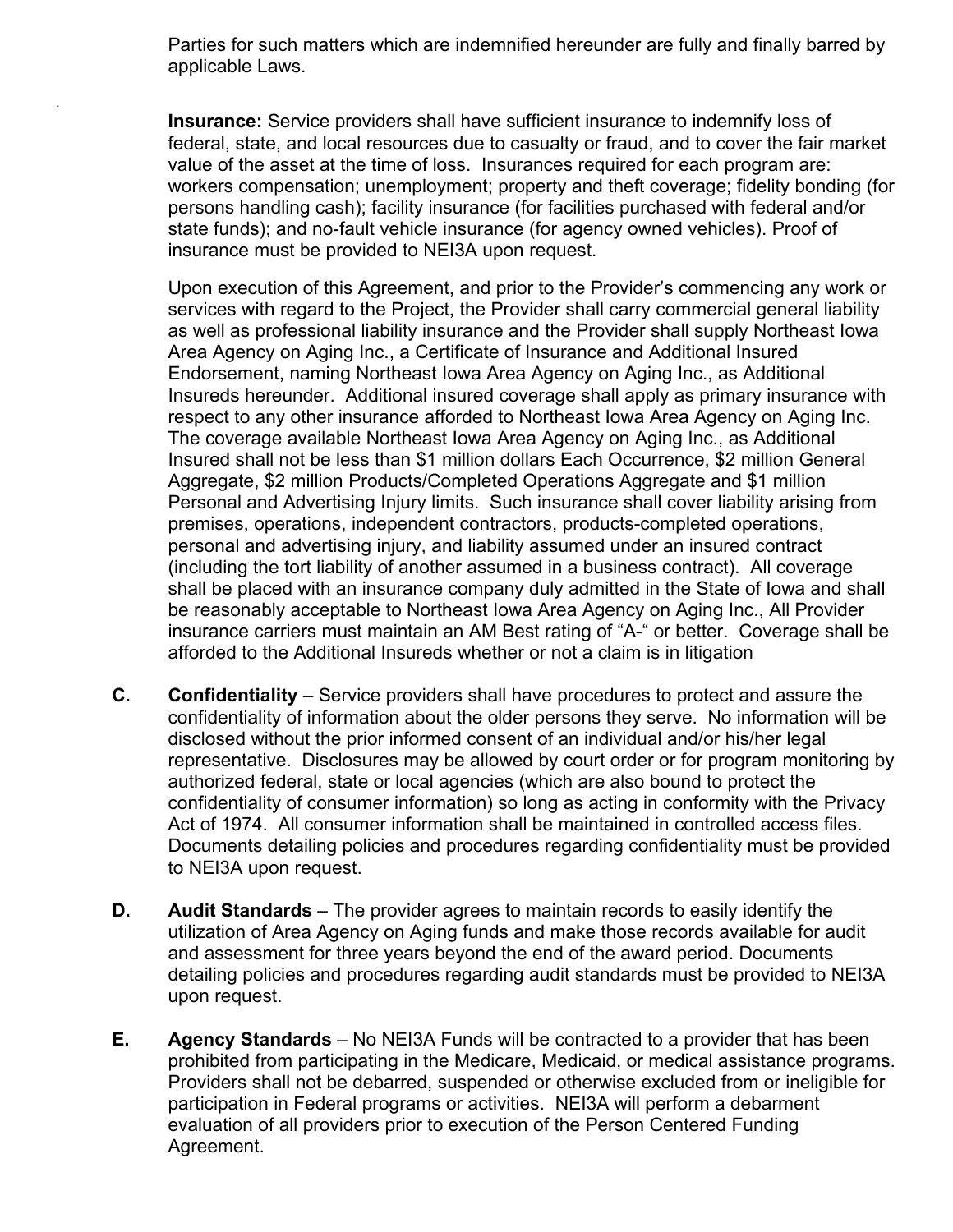The provider will ensure that all employees providing in-home care to consumers have had a criminal background check and been cleared for said functions in accordance with Iowa Code Chapter 135C.33.

- **F. Termination of Funds Policy** Funds awarded by NEI3A may be terminated at any time for violations of any terms and requirements of the funding source.
- **G. Grievance Policy** The provider shall have a formal grievance and appeals procedure for perceived discrimination and/or decisions that appear unfavorable to consumers concerning the provision of service. Documents detailing policies and procedures regarding consumer grievances must be provided to NEI3A upon request.

NEI3A has in place a grievance policy and appeals procedure for perceived discrimination and/or decisions that appear unfavorable to consumers concerning the appropriation of service. This consumer appeal process extends beyond the service of all participating providers and includes a process for consumer complaints and informs the consumer of the process.

- 1. Any Consumer denied access to NEI3A Funding, after the initial denial by The NEI3A Funding Program, will have the right to appeal that decision within thirty days to Northeast Iowa Area Agency on Aging Inc. for reconsideration. All consumers involved in an appeal have the right to have an advocate present with them when they meet with Northeast Iowa Area Agency on Aging Inc.
- 2. Northeast Iowa Area Agency on Aging Inc. will meet with the consumer within five working days of notification of the appeal. Northeast Iowa Area Agency on Aging Inc. will review the consumer information within ten working days of the meeting with the consumer and notify the consumer of the decision.
- 3. The decision of Northeast Iowa Area Agency on Aging Inc. after the above review will be final, unless the status of the consumer changes.

## **IV. AGENCY APPLICATION PROCESS**

**A. Agencies applying to be a provider:** 

Please complete the form titled "Individual Purchase of Service Form FY23 7.22-6.23". This form is available at the url: https://www.nei3a.org/about-nei3a/request-forproposals.aspx Forms are also available by emailing kshannon@nei3a.org or gzars@nei3a.org

- **B. NEI3A Funding Service Definitions Taxonomy** Service definitions have been
- established for each type of service available. Compliance with the definitions is mandatory.
- **C. Compliance** NEI3A will audit all providers from time to time, either in the form of a desk audit or an on-site audit. Upon request, agencies must be able to provide the following:
	- Documents detailing policies and procedures regarding compliance with applicable employment laws that prohibit discrimination
	- Proof of insurance
	- Documents detailing policies and procedures regarding confidentiality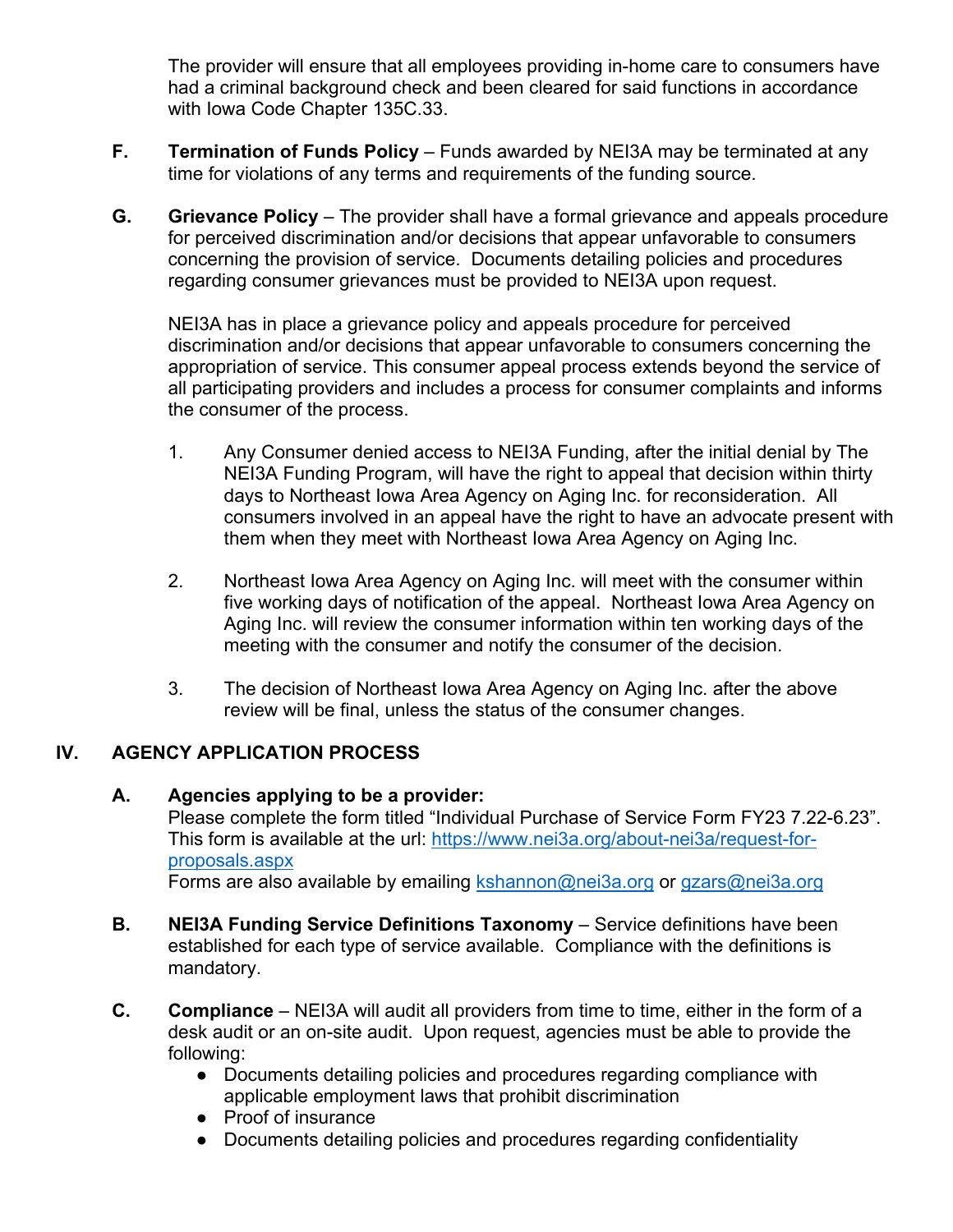- Documents detailing policies and procedures regarding audit standards
- Documents detailing policies and procedures regarding consumer grievances

# **V. CONSUMER APPLICATION PROCESS**

The NEI3A Funding application is used on a case-by-case basis for NEI3A Funded consumers. The NEI3A Funding Application/Registration is designed for NEI3A staff to complete on behalf of persons requesting NEI3A Funding. A consumer or unregistered service provider may contact NEI3A through Lifelong Links, an Information, Referral, and Assistance program to request funding. Lifelong Links may be contacted at 866 468 7887.

## **VI. SELECTION**

Once the application is correct, complete, and accurately submitted to NEI3A, providers will be selected on a case-by-case basis from the following criteria.

- A. **Service Delivery -** Providers will deliver services at levels specified by the Approved Service Agreement.
- **B. Consumer's Right to Choose Service Provider** All consumers will be notified through the NEI3A Funding assessment and referral process that they can choose between service providers when there is more than one service provider available.
- **C. Ability to Provide Quality Services** Quality service includes performance, consumer outcomes and accountability as monitored by the NEI3A Funding Program during their follow-up activities.
- **D. Accessibility** Considerations for choosing a provider include the geography area of service and ease of service delivery.
- **E. Cost** Selection is competitive and the NEI3A's focus is on cost effectiveness, Consumer choice, and service plan.

# **VII. REPORTING/PAYMENT SYSTEM**

Payment to providers for services is dependent on the timely submission of the Reimbursement Request for Individual Purchase of Service form and authorization given through the individual service agreement.

## **A. Request for Reimbursement**

Reimbursement requests are accepted by e-mail, mail, or fax. Providers are to use the service roster provided for reimbursement requests.

# **B. Reimbursement Request for Individual Purchase of Service**

Providers receive payment for services on a monthly basis by submitting the Reimbursement Request for Individual Purchase of Service report to NEI3A for services provided. Reports must cover a one-month period – from the first day of the month through the last day of the month. **To receive payment, reports are due to NEI3A by the 15th day of the following month and must be complete and correctly filled in.** Payment will be issued within 30 working days following the approval. If the information submitted is incomplete or incorrect, payment will be delayed until the necessary corrections are submitted and approved for payment.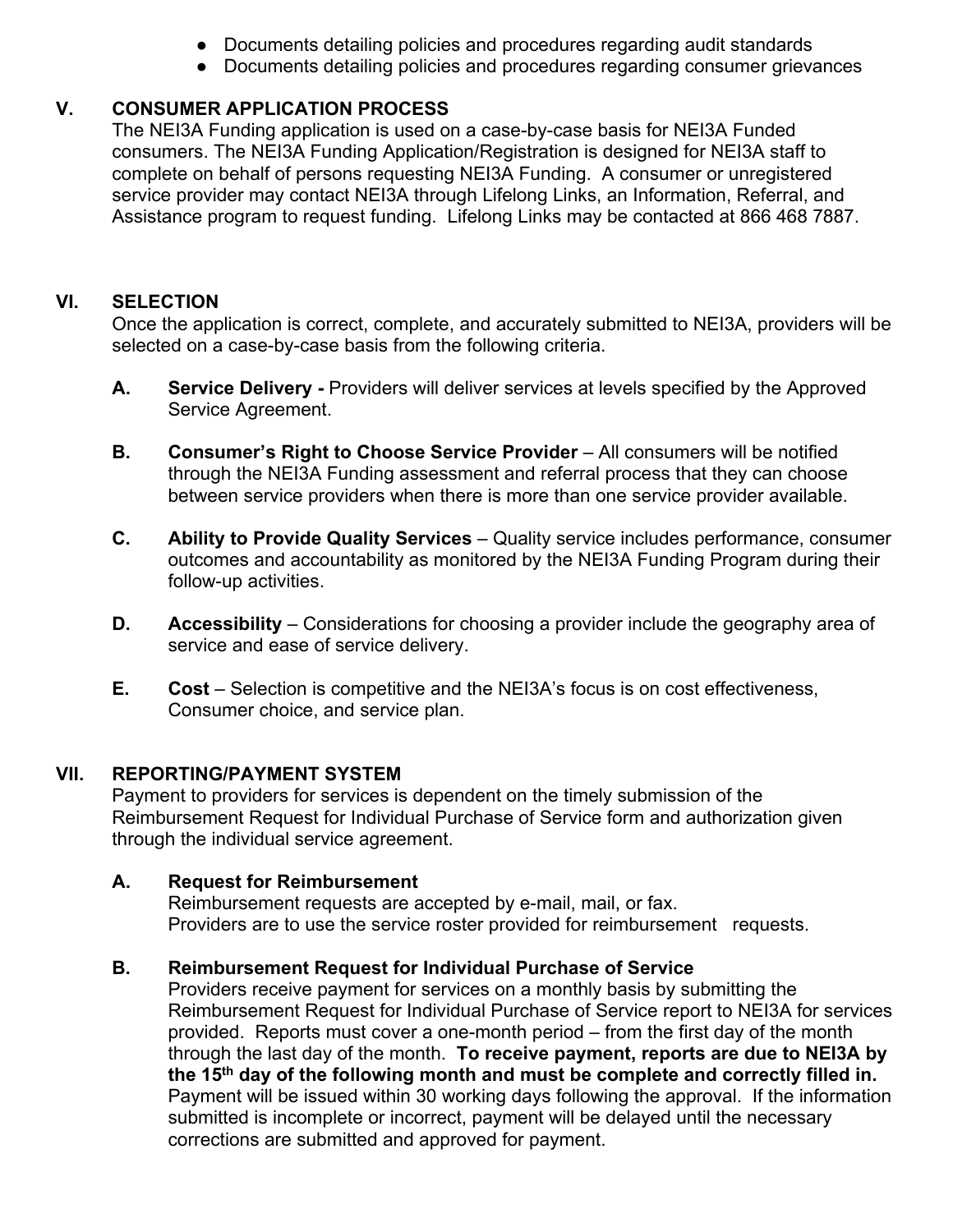**Reimbursement Request for Individual Purchase of Service** – Rosters provided at the time of executing the contract must be used in order to receive reimbursement.

Please call Northeast Iowa Area Agency on Aging Inc. at any time should questions arise regarding the billing process. Call or email NEI3A at sstreeter@NEI3A.org or 563-277-6020 and ask for Shira.

Mail, Fax, or E-mail all Reimbursement Requests for Individual Consumer Purchase of Service to -- Northeast Iowa Area Agency on Aging Inc. NEI3A Funding Program 607 Washington Street Decorah, IA 52101

E-Mail reimbursement requests to: sstreeter@NEI3A.org